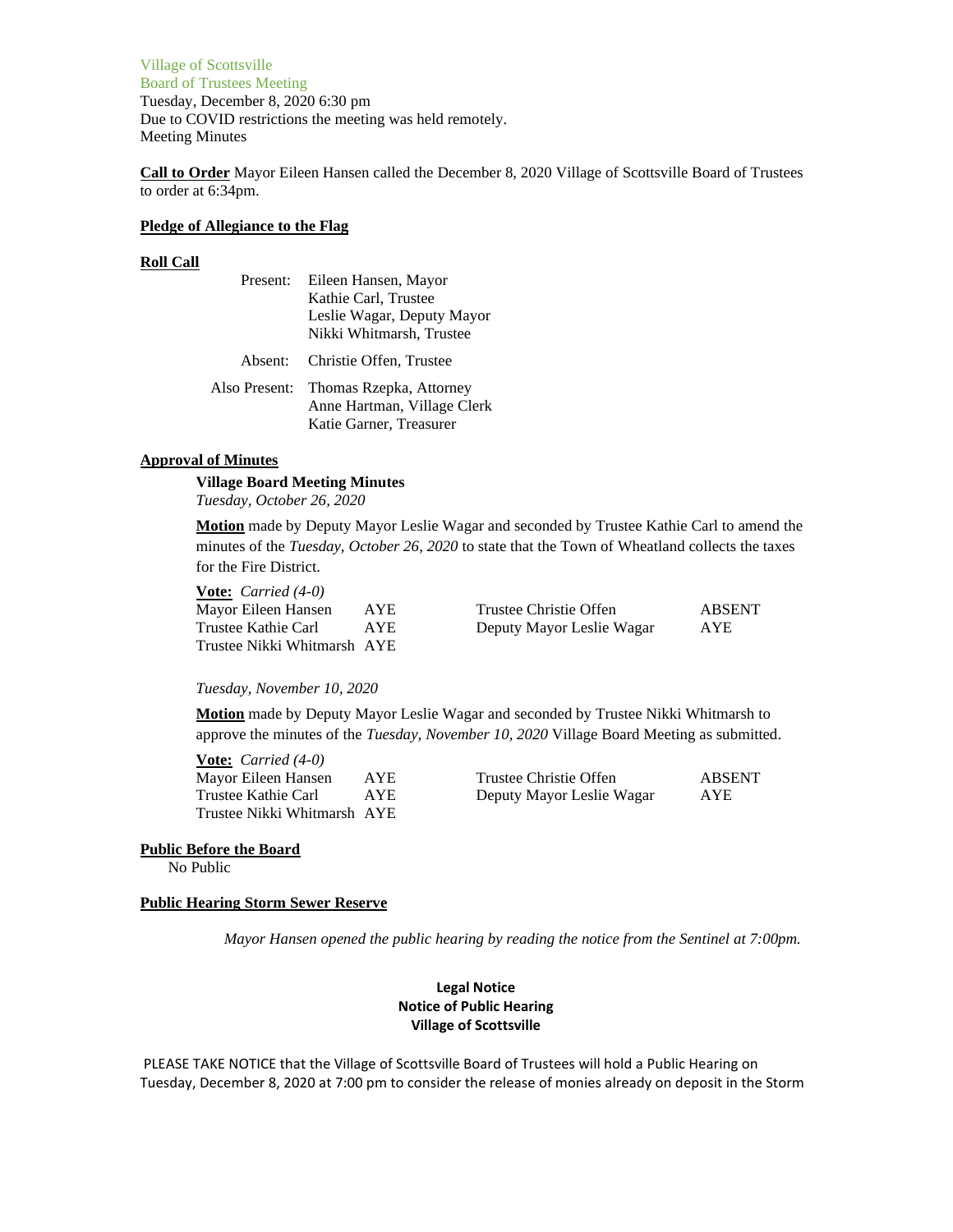Sewer Fund for the payment of the Skanex invoice for clearing the storm sewer on Briarwood Lane in an amount not to exceed \$7,800.

Due to Executive Orders 202.1 and 202.15, the meeting will be held remotely.

The meeting can be accessed by phone, dial in a[t 585-532-5318](tel:+1%20585-532-5318,,201441081# ) when prompted add the Conference ID: 197 497 322#.

Comments may also be directed to the Clerk at villageclerk@scottsvilleny.org. Village Board meeting starts at 6:30 pm.

> *Public Comment opened at 7:02pm.* Public Comment: No public comment

*Public Comment closed and Board Comment opened at 7:02pm.* Board Comment: No Board comment

*Public Hearing closed at 7:03pm.*

**Motion** made by Deputy Mayor Leslie Wagar and seconded by Trustee Nikki Whitmarsh to release monies now on deposit in the Storm Sewer Fund for the payment of the Skanex invoice for clearing the storm sewer on Briarwood Lane in an amount not to exceed \$7,800. **Vote:** *Carried (4-0)*

Trustee Nikki Whitmarsh AYE

Mayor Eileen Hansen AYE Trustee Christie Offen ABSENT<br>
Trustee Kathie Carl AYE Deputy Mayor Leslie Wagar AYE Trustee Kathie Carl AYE Deputy Mayor Leslie Wagar AYE

# **Reports - Attorney Thomas Rzepka**

Planning Board and Zoning Board of Appeals local laws have been prepared and ready for public hearing. Fire Department lease for building and tanker – The Fire District attorney, Ray DiRaddo has more documentation to review.

*Set Planning Board and Zoning Board of Appeals Public Hearings*

# **Village of Scottsville NOTICE OF PUBLIC HEARING**

**PLEASE TAKE NOTICE** that the Scottsville Village Board will be holding a Public Hearing on January 12, 2021 at 7:00 pm to consider Local Law 1-2021 to amend Sections 35- 1 and 35-2, Chapter 35, Planning Board. Due to Executive Orders 202.1 and 202.15, the meeting will be held remotely. All interested persons will be given an opportunity to speak for or against the above proposed

legislation at the time set herein. Comments may be sent via email to [villageclerk@scottsvilleny.org.](mailto:villageclerk@scottsvilleny.org)

A copy of the proposed Local Law will be available in the Village of Scottsville Office, located in the Wheatland Municipal Building, 22 Main Street, Scottsville, New York, during normal business hours.

**Motion** made by Deputy Mayor Leslie Wagar and seconded by Trustee Nikki Whitmarsh to schedule a Public Hearing on January 12, 2021 at 7:00 pm to consider Local Law 1-2021 to amend Sections 35-1 and 35-2, Chapter 35, Planning Board.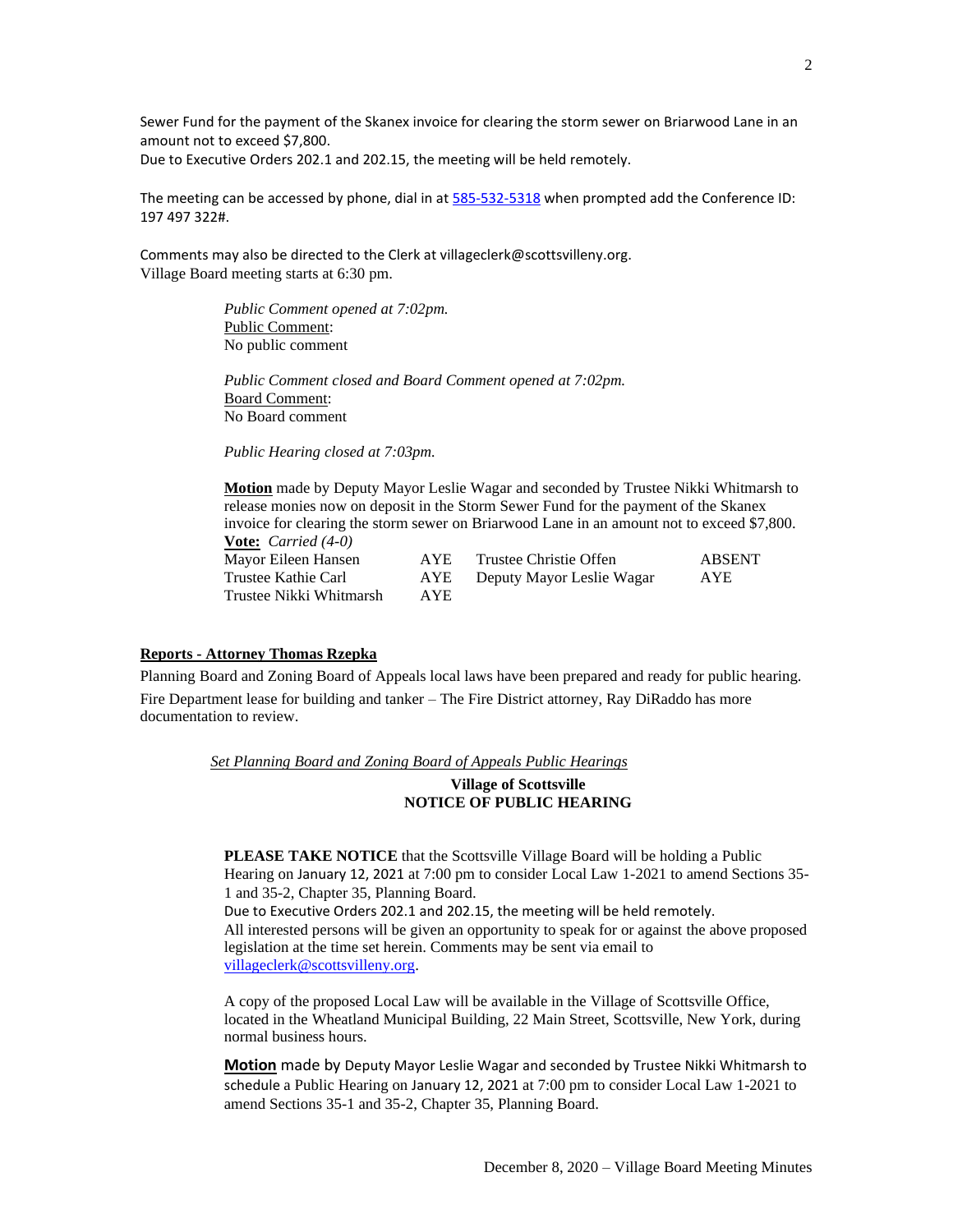**Vote:** *Carried (4-0)* Trustee Nikki Whitmarsh AYE

Mayor Eileen Hansen AYE Trustee Christie Offen ABSENT Trustee Kathie Carl AYE Deputy Mayor Leslie Wagar AYE

# **Village of Scottsville NOTICE OF PUBLIC HEARING**

**PLEASE TAKE NOTICE** that the Scottsville Village Board will be holding a Public Hearing on January 12, 2021 at 7:15 pm to consider Local Law2-2021 to amend Section 170- 51 A Article X. Board of Appeals.

Due to Executive Orders 202.1 and 202.15, the meeting will be held remotely. All interested persons will be given an opportunity to speak for or against the above proposed legislation at the time set herein. Comments may be sent via email to [villageclerk@scottsvilleny.org.](mailto:villageclerk@scottsvilleny.org)

A copy of the proposed Local Law will be available in the Village of Scottsville Office, located in the Wheatland Municipal Building, 22 Main Street, Scottsville, New York, during normal business hours.

**Motion** made by Deputy Mayor Leslie Wagar and seconded by Trustee Nikki Whitmarsh to schedule a Public Hearing on January 12, 2021 at 7:15 pm to consider Local Law 2-2021 to amend Section 170-51 A Article X. Board of Appeals.

**Vote:** *Carried (4-0)*

Mayor Eileen Hansen AYE Trustee Kathie Carl AYE Trustee Nikki Whitmarsh AYE

| Е | Trustee Christie Offen    | <b>ABSENT</b> |
|---|---------------------------|---------------|
| Е | Deputy Mayor Leslie Wagar | <b>AYE</b>    |
|   |                           |               |

#### **Sealed Bids Opening**

**Motion** made by Trustee Nikki Whitmarsh and seconded by Deputy Mayor Leslie Wagar to accept the sale of the 1997 Fisher 10ft snowplow to Matthew Bohn for an amount of \$75.00 and the 2005 Fisher 8.5ft. snowplow to Matthew Bohn for an amount of \$350.00 by sealed bid.

**Vote:** *Carried (4-0)*

Trustee Nikki Whitmarsh AYE

Mayor Eileen Hansen AYE Trustee Christie Offen ABSENT Trustee Kathie Carl AYE Deputy Mayor Leslie Wagar AYE

## **Department Reports**

# **Building Inspector/Code Enforcement Officer – Doug Barber**

Quick update from last meeting,

7 Main Street request for an apartment. That plan is no longer in the works, the property is back for sale.

Planning Board will hopefully be deciding on the building lot on Maple, to go from Non building approved to approved. All necessary utilities are already on site or accessible.

New Permits issued:

20-048 35 Rochester Street (shed)

20-049 95 Browns Rd (Fence)

20-050 5 Genesse Street (demo of old shed with new replacement)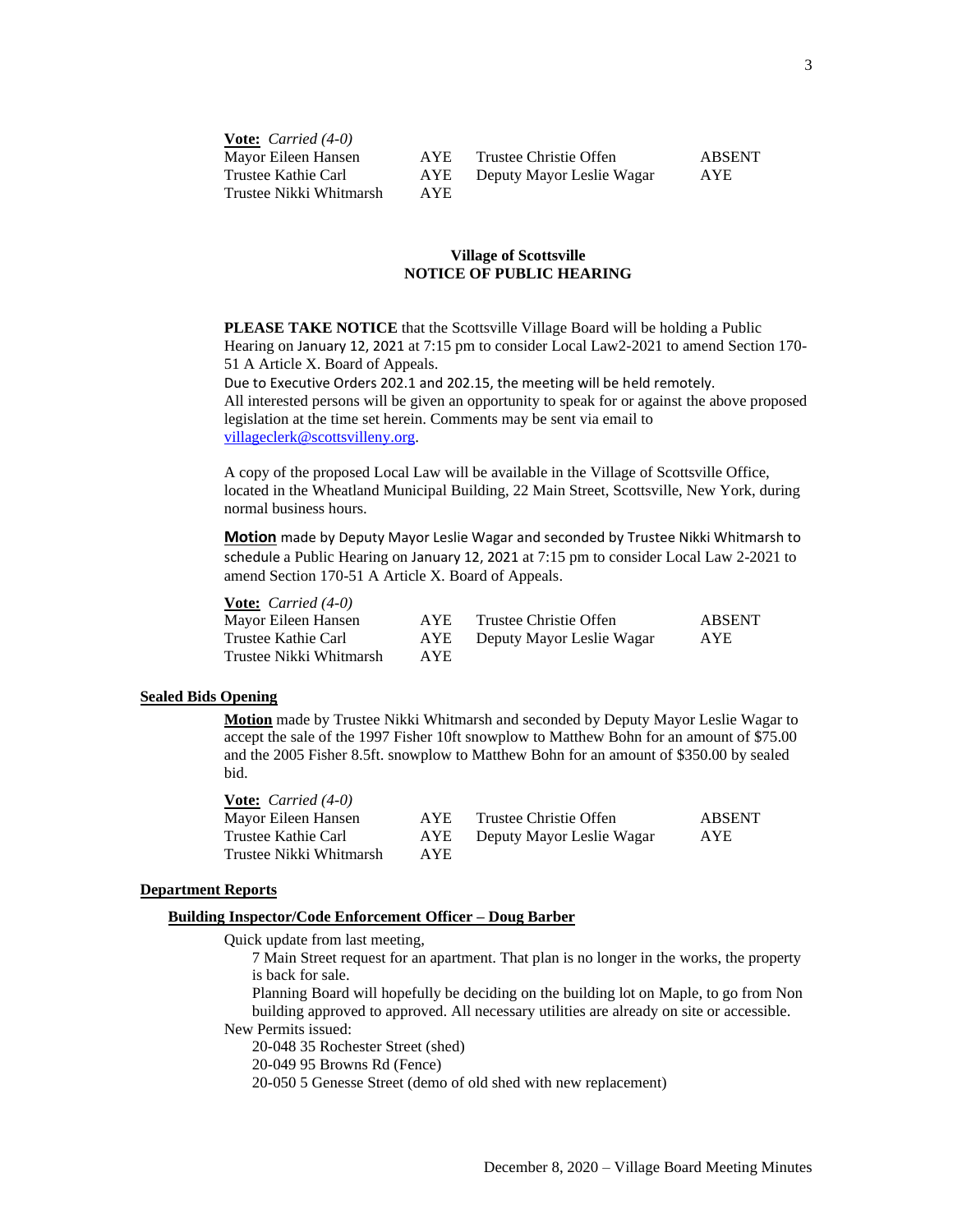Working on Closing out old permits and will be compiling my annual list to be sent off to the Accessors office

# Code Enforcement:

Trash and Unregistered cars seem to be the hot topic lately, I have been sending out notices and letting certain residents that they must be removed and trash picked up from property.

Winter parking rules are now in effect and will be keeping an eye out for that.

Fire Marshal:

Continuing with annual inspections and needed.

Thanks, and as always please feel free to contact me with any questions.

# **DPW – Ken Bohn & Todd Schwasman**

Leaf pickup completed (12/7) Terry Tree to finish removals and trimming this month Gutter @ Legion to be repaired ASAP by All County Gutter Currently working on a quote for new 1-Ton Working on quote for Johnson Park pavilion floor

# **Treasurer – Katie Garner**

## *Pay Bills:*

**Motion** made by Trustee Nikki Whitmarsh and seconded by Deputy Mayor Leslie Wagar to approve payables on the AP Check Register Report through December 8, 2020 and October prepaid bills, with General Payables totaling *\$63,639.88*.

**Vote:** *Carried (4-0)*

| Mayor Eileen Hansen     | AYE. | Trustee Christie Offen    | <b>ABSENT</b> |
|-------------------------|------|---------------------------|---------------|
| Trustee Kathie Carl     | AYE  | Deputy Mayor Leslie Wagar | <b>AYE</b>    |
| Trustee Nikki Whitmarsh | AYE. |                           |               |

# *Treasurers Report:*

*Budget Amendment:*

|                              | Revenue   | Expense  |
|------------------------------|-----------|----------|
| SF.2262.12 - Fire Protection | (58, 333) |          |
| $SF.3410.2 - Equipment$      |           | (3,973)  |
| SF.3410.4 - Contractual      |           | (26,936) |
| SF.9040.8 - Workers Comp     |           | (6, 424) |
| SF.1910.4 - Insurance        |           | (21,000) |
|                              | (58,333)  | (58,333) |

*To adjust SFD budget down for fire department revenue and expenses not expected.*

|                                 | Revenue | Expense |
|---------------------------------|---------|---------|
| Federal - CDBG - A.4089         | 21,338  |         |
| Sidewalk Salaries - A.5410.1    |         | 11,338  |
| Sidewalk Contractual - A.5410.4 |         | 10,000  |
|                                 | 21,338  | 21,338  |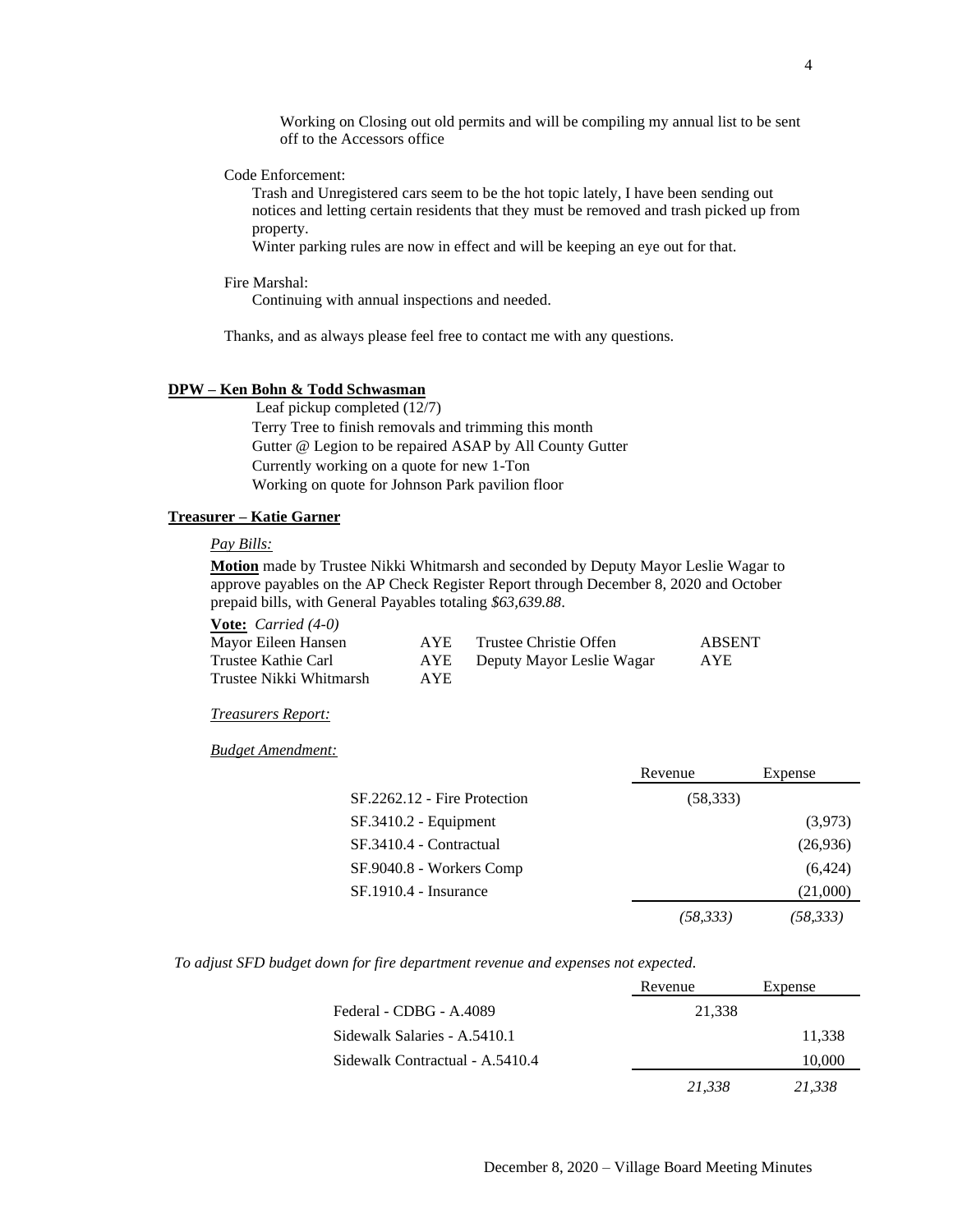The amendment has been sent to the Fire District

**Motion** made by Deputy Mayor Leslie Wagar and seconded Trustee Nikki Whitmarsh to approve the budget amendment as listed for the Fire Department in an amount of \$58,333.00.

| <b>Vote:</b> <i>Carried</i> $(4-0)$ |      |                           |               |
|-------------------------------------|------|---------------------------|---------------|
| Mayor Eileen Hansen                 | AYE. | Trustee Christie Offen    | <b>ABSENT</b> |
| Trustee Kathie Carl                 | AYE  | Deputy Mayor Leslie Wagar | AYE.          |
| Trustee Nikki Whitmarsh             | AYE. |                           |               |

**Motion** made by Deputy Mayor Leslie Wagar and seconded Trustee Nikki Whitmarsh to approve the budget amendment as listed for the Community Development Block Grant for the Oatka Place sidewalk in the amount of \$21,338.00.

| $\overline{V}$ varried (+-0) |      |                           |               |
|------------------------------|------|---------------------------|---------------|
| Mayor Eileen Hansen          | AYE  | Trustee Christie Offen    | <b>ABSENT</b> |
| Trustee Kathie Carl          | AYE  | Deputy Mayor Leslie Wagar | <b>AYE</b>    |
| Trustee Nikki Whitmarsh      | AYE. |                           |               |

#### **Updates**

**Vote:** *Carried (4-0)*

- Received Qtr 3 Sales Tax came in at \$138,788.98, which was only \$1,117.33less than last year Q3, we need at least \$235,295.00 for Q4 & Q1(2021) combined to meet our budgeted sales tax revenue
- Retirement Gold Certification in process of taking training and working with NYS
- Quote for fire facility generator possibly use reserves? Mayor and Treasurer will meet to discuss where the funds will come from.
- Talbot Consultant Agreement Authorize mayor to sign Treasurer, Mayor and Mr. Rzepka will continue working out the details, should be ready for January.
- KVS Cloud conversion quote (only for discussion) Current application still works for us, in the future may need to support

#### *Forestry Board Tablet*

**Motion** made by Deputy Mayor Leslie Wagar and seconded by Trustee Kathie Carl to approve the purchase of a tablet for the Forestry Board with funds from the Tree Inventory Grant in an amount not to exceed \$650.00.

**Vote:** *Carried (4-0)* Mayor Eileen Hansen AYE Trustee Christie Offen ABSENT Trustee Kathie Carl AYE Deputy Mayor Leslie Wagar AYE Trustee Nikki Whitmarsh AYE

#### **Clerk – Anne Hartman**

Recycling calendars sent out Rochester Street Historic Advisory Board – two resumes

### **Trustee Reports:**

Deputy Mayor Leslie Wagar – Communications

Working on the website, got three quotes with webpage examples, will continue to work on.

Trustee Christie Offen – DPW and Forestry Board Absent